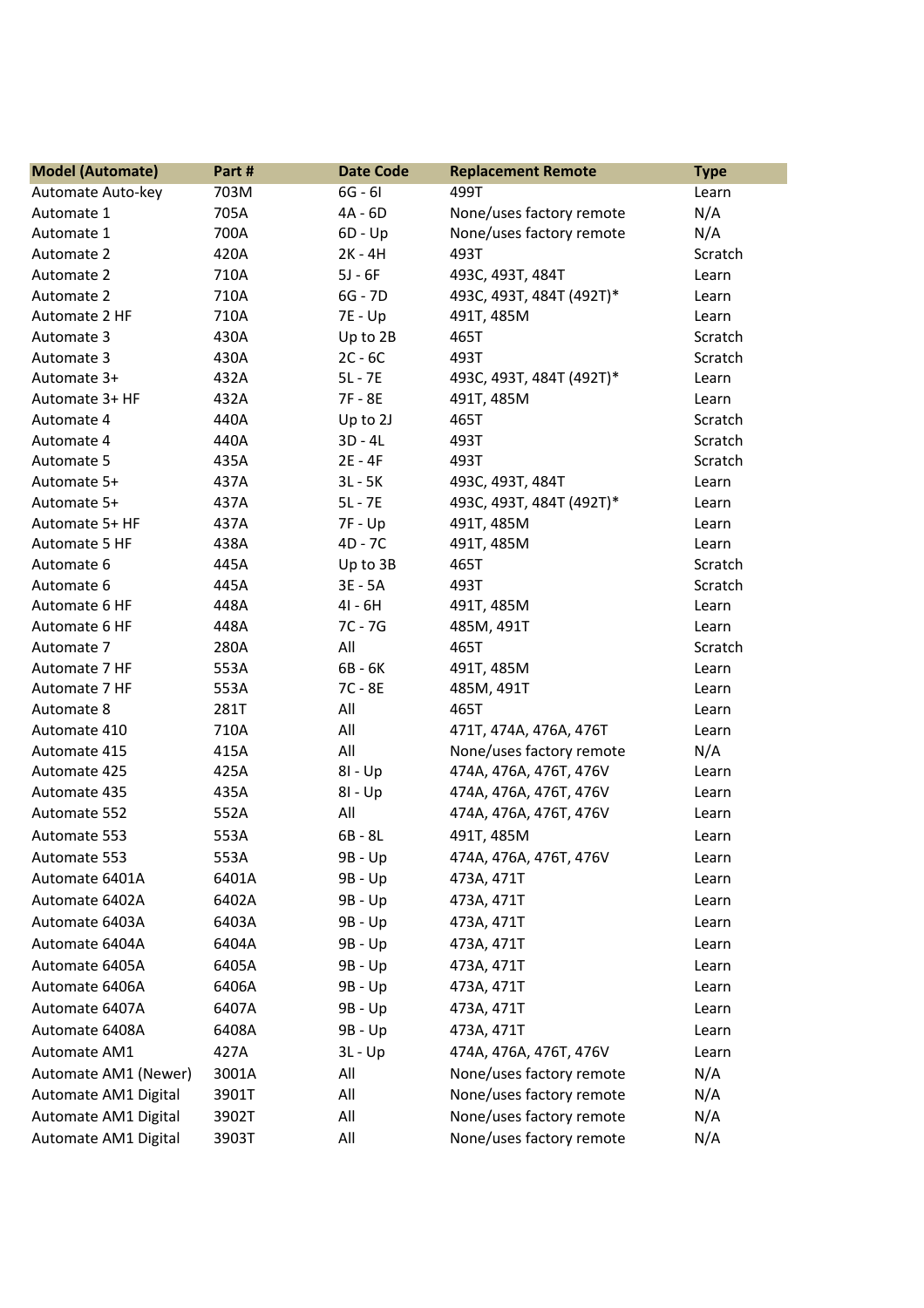| <b>Automate AM2</b>  | 416A  | All       | 474A, 476A, 476T, 476V | Learn      |
|----------------------|-------|-----------|------------------------|------------|
| Automate AM2 (Newer) | 2102A | All       | 474A, 476A, 476T, 476V | Learn      |
| Automate AM5         | 436A  | $3L - Up$ | 474A, 476A, 476T, 476V | Learn      |
| Automate AM5 (Newer) | 3101A | All       | 474A, 476A, 476T, 476V | Learn      |
| Automate AM6         | 562A  | All       | 474A, 476A, 476T, 476V | Learn      |
| Automate AM6.2       | 4101A | All       | 7111A                  | Learn      |
| Automate AM7         | 563A  | $3H - Up$ | 474A, 476A, 476T, 476V | Learn      |
| Automate AM9         | 564A  | All       | 477T, 474A, 476A, 476T | Learn      |
| Automate AM11        |       | 8301 All  | Cruise Control         | <b>DBW</b> |
| Automate AM12        |       | 8311 All  | Cruise Control         | <b>DBW</b> |
| Automate AM14        |       | 4301 All  | Datastart              | Learn      |
| Automate AM15        |       | 4311 All  | Datastart              | Learn      |

| <b>Model (Autostart)</b> | Part #  | <b>Date Code</b> | <b>Replacement Remote</b> | <b>Type</b> |
|--------------------------|---------|------------------|---------------------------|-------------|
| Autostart AS-2272        | AS-2272 | All              | ASRA2202BK                | Learn       |
| Autostart AS-2775        | AS-2775 | All              | ASRA2503BK                | Learn       |
| Autostart AS-3372-FM     | AS-3372 | All              | ASRF3503BK                | Learn       |
| Autostart AS-3372-FM     | AS-3372 | All              | ASRF1501BK (Spare Rem)    | Learn       |
| Autostart AS-3472-FM     | AS-3472 | All              | ASRF5603BC                | Learn       |
| Autostart AS-3472-FM     | AS-3472 | All              | ASRF1501BK (Spare Rem)    | Learn       |

| <b>Model (Boa)</b> | Part # | Date Code | <b>Replacement Remote</b> | <b>Type</b> |
|--------------------|--------|-----------|---------------------------|-------------|
| <b>BOA 115B</b>    | 115B   | All       | 475B                      | Learn       |
| <b>BOA 105B</b>    | 105B   | All       | 474B                      | Learn       |
| <b>BOA 165B</b>    | 165B   | All       | 474B                      | Learn       |
| <b>BOA 175B</b>    | 175B   | All       | 475B                      | Learn       |
| <b>BOA 205B</b>    | 205B   | All       | 474B                      | Learn       |
| <b>BOA 265B</b>    | 265B   | All       | 474B                      | Learn       |
| <b>BOA 275B</b>    | 275B   | All       | 475B                      | Learn       |
| <b>BOA B500</b>    | 500B   | All       | 473B                      | Learn       |

| <b>Model (Clifford)</b> | Part #         | <b>Date Code</b> | <b>Replacement Remote</b> | <b>Type</b>  |
|-------------------------|----------------|------------------|---------------------------|--------------|
| Clifford Matrix $+1$    | 3105X          | All              | 7142X                     | Learn        |
| Clifford Matrix RS 1.1L | <b>RS 1.1L</b> | All              | 7641X                     | Learn        |
| Clifford Matrix RS 2.1  | 919563 All     |                  |                           | 904100 Learn |
| Clifford Matrix RS III  | RS III         | All              | 479X, 472X                | Learn        |
| Clifford Matrix RSX 1.2 | RSX 1.2        | All              | 487X, 904100              | Learn        |
| Clifford Matrix RSX 1.5 | <b>RSX 1.5</b> | All              | 479X, 472X                | Learn        |
| Clifford Matrix RSX 3.2 | <b>RSX 3.2</b> | All              | 487X, 904100              | Learn        |
| Clifford Matrix RSX 3.5 | <b>RSX 3.5</b> | All              | 479X, 472X                | Learn        |
| Clifford Matrix 1X      | 3305X          | All              | 7341X, 7142X              | Learn        |
| Clifford Matrix 1.2     | 4102X          | All              | 7153X                     | Learn        |
| Clifford Matrix 1.3X    | 4202X          | All              | 7251X, 7152X              | Learn        |
| Clifford Matrix 2.2     | 5102X          | All              | 7153X                     | Learn        |
| Clifford Matrix 2.2X    | 2.2X           | All              | 487X, 904100              | Learn        |
| Clifford Matrix 2.5X    | 2.5X           | All              | 479X, 472X                | Learn        |
| Clifford Matrix 3.3X    | 5202X          | All              | 7251X, 7152X              | Learn        |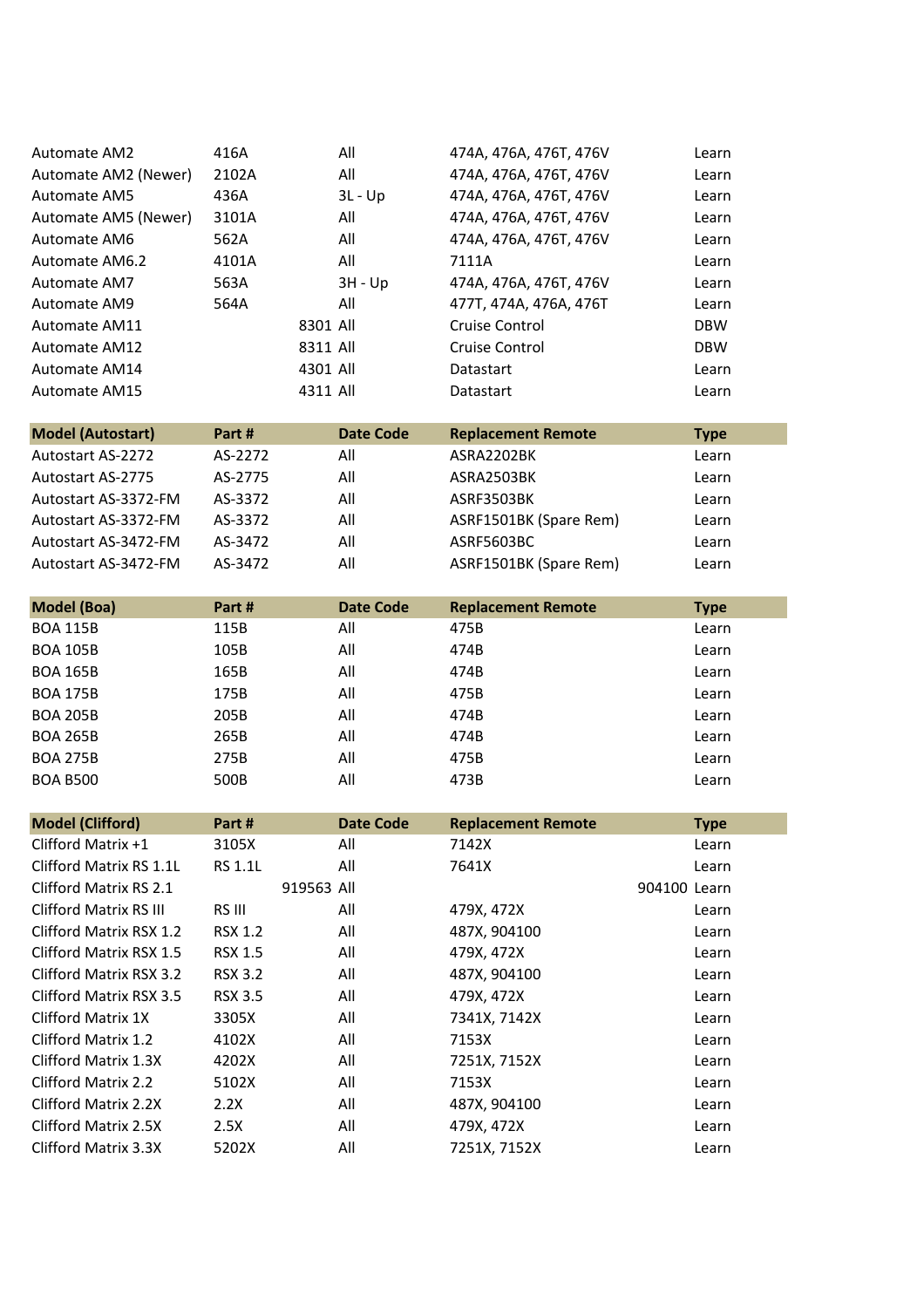| Clifford Matrix 10.2X     | 10.2X |            | All | 487X, 904100        | Learn |
|---------------------------|-------|------------|-----|---------------------|-------|
| Clifford Matrix 10.5X     | 10.5X |            | All | 489X, 904100        | Learn |
| Clifford Matrix 12X       | 12X   |            | All | 7141X               | Learn |
| Clifford Matrix 12.2X     | 12.2X |            | All | 7141X               | Learn |
| Clifford Matrix 12.5X     | 12.5X |            | All | 7141X               | Learn |
| Clifford Matrix 20.5X     | 4301X |            | All | 7701X, 7642X        | Learn |
| Clifford Matrix 20.7X     | 4702X |            | All | 7752X, 7652X        | Learn |
| Clifford Matrix 320.3X    | 3203X |            | All | 7251X, 7152X, 7153X | Learn |
| Clifford Matrix 330.3X    | 3303X |            | All | 7351X, 7152X, 7153X | Learn |
| Clifford Matrix 410.4X    | 4104X |            | All | 7152X, 7153X        | Learn |
| Clifford Matrix 420.4X    | 4204X |            | All | 7251X, 7152X, 7153X | Learn |
| Clifford Matrix 470.4X    | 4704X |            | All | 7752X, 7652X        | Learn |
| Clifford Matrix 50.5X     | 5301X |            | All | 7701X, 7642X        | Learn |
| Clifford Matrix 50.7X     | 5702X |            | All | 7752X, 7652X        | Learn |
| Clifford Matrix 510.4X    | 5104X |            | All | 7152X, 7153X        | Learn |
| Clifford Matrix 520.4X    | 5204X |            | All | 7251X, 7152X, 7153X | Learn |
| Clifford Matrix 570.4X    | 5704X |            | All | 7752X, 7652X        | Learn |
| Clifford Matrix 590.2X    | 5902X |            | All | 7941X, 7652X        | Learn |
| Clifford Matrix 590.4X    | 5904X |            | All | 7941X, 7652X        | Learn |
| Clifford Matrix 70.5X     | 5501X |            | All | 7541X               | Learn |
| Clifford Matrix 70.7X     | 5902X |            | All | 7941X, 7652X        | Learn |
| Clifford Arrow 5.1        |       | 919595 All |     | 7131X               | Learn |
| Clifford Avantguard 5.1   |       | 919640 All |     | 7151X               | Learn |
| Clifford Concept 470      |       | 919600 All |     | 7151X               | Learn |
| Clifford Intelliguard 770 |       | 919621 All |     | 7151X               | Learn |
| Clifford Responder 1      | 4203X |            | All | 7211X               | Learn |
|                           |       |            |     |                     |       |

| <b>Model (Avital)</b>       | Part#  |            | <b>Date Code</b> | <b>Replacement Remote</b> | <b>Type</b> |
|-----------------------------|--------|------------|------------------|---------------------------|-------------|
| Avital 2100                 |        | 821001 All |                  | 473L                      | Learn       |
| Avital 2101                 | 2101L  |            | All              | 474L                      | Learn       |
| Avital 2200                 |        | 822001 All |                  | 473L                      | Learn       |
| Avital 2300                 |        | 823001 All |                  | 474L                      | Learn       |
| Avital 3001                 | 3001L  |            | All              | None/uses factory remote  | N/A         |
| Avital 3100                 | 3100L  |            | All              | 473L                      | Learn       |
| Avital 3300                 | 3300L  |            | All              | 477T, 474L                | Learn       |
| Avital Avistart 4000 XL     |        | 830012 All |                  | 473L                      | Learn       |
| Avital Avistart 4003        | 4003L  |            | All              | None/uses factory remote  | N/A         |
| <b>Avital Avistart 4100</b> |        | 831002 All |                  | 473L                      | Learn       |
| Avital Avistart 4103        | 4103L  |            | All              | 474L                      | Learn       |
| <b>Avital Avistart 4103</b> | 4103LX |            | All              | 474L                      | Learn       |
| <b>Avital Avistart 4113</b> | 4113L  |            | All              | 7111L                     | Learn       |
| <b>Avital Avistart 4113</b> | 4113LX |            | All              | 7111L                     | Learn       |
| <b>Avital Avistart 4200</b> |        | 832002 All |                  | 474L                      | Learn       |
| Avital Avistart 4300        |        | 833002 All |                  | 474L                      | Learn       |
| <b>Avital Avistart 4400</b> |        | 834002 All |                  | 477T, 474L                | Learn       |
| <b>Avital Avistart 5103</b> | 5103L  |            | All              | 474L                      | Learn       |
| <b>Avital Avistart 5303</b> | 5303L  |            | All              | 477T, 474L                | Learn       |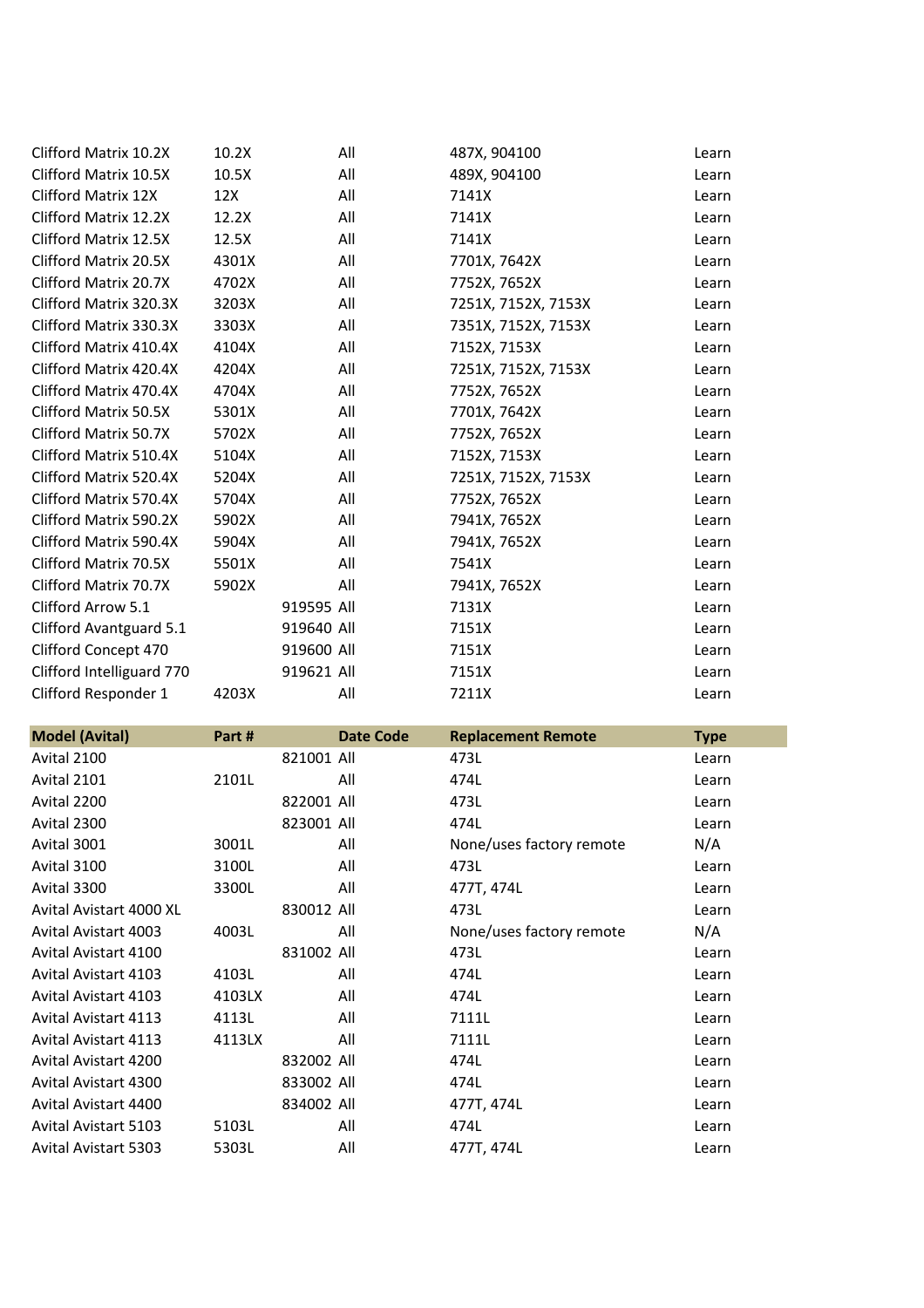| <b>Model (Equalizer)</b> | Part # | Date Code | <b>Replacement Remote</b> | <b>Type</b> |
|--------------------------|--------|-----------|---------------------------|-------------|
| Equalizer 1              | 723E   | 6E        | 493T                      | Scratch     |
| Equalizer 1              | 725B   | All       | 491T, 485M                | Learn       |
| Equalizer 2              | 432E   | 6A        | 493C, 493T, 484T          | Learn       |
| Equalizer 3              | 437E   | 5H        | 493C, 493T, 484T          | Learn       |

| <b>Model (Failsafe)</b> | Part # | Date Code | <b>Replacement Remote</b> | <b>Type</b> |
|-------------------------|--------|-----------|---------------------------|-------------|
| Failsafe 3              | 703T   | 6G - 6L   | 499T                      | Learn       |

| <b>Model (Hornet)</b>           | Part#       | <b>Date Code</b> | <b>Replacement Remote</b> | <b>Type</b> |
|---------------------------------|-------------|------------------|---------------------------|-------------|
| Hornet 121T                     | 121T        | $4C - 6J$        | 493T                      | Scratch     |
| Hornet 2000 (Merlin)            | 122T        | ALL              | 470T, 471T                | Learn       |
| Hornet 3000 (Merlin)            | 225T        | ALL              | 482T, 473B                | Learn       |
| Hornet 553T                     | 553T        | 7H - 8B          | 491T, 485M                | Learn       |
| Hornet 553T                     | 553T        | 9B - Up          | 474YV, 476A, 476T, 476V   | Learn       |
| Hornet 554T                     | 554T        | All              | 477T, 474YV, 476A, 476T   | Learn       |
| Hornet 560T                     | 560T        | All              | 471T, 474YV, 476A, 476T   | Learn       |
| Hornet 563T                     | 563T        | All              | 474YV, 476A, 476T, 476V   | Learn       |
| Hornet 564T                     | 564T        | All              | 477T, 474YV, 476A, 476T   | Learn       |
| Hornet 570T                     | 570T        | All              | 471T                      | Learn       |
| Hornet 700T                     | 700T        | $6A - Up$        | None/uses factory remote  | N/A         |
| Hornet 705T (Older Style) 705T  |             | 4G - 6A          | None/uses factory remote  | N/A         |
| Hornet 705T (Talking Alarn 705T |             | All              | 474YV, 476A, 476T, 471T   | Learn       |
| Hornet 706T                     | 706T        | 4A               | None/uses factory remote  | N/A         |
| Hornet 707T                     | 707T        | 2F - 4A          | None/uses factory remote  | N/A         |
| Hornet 710T                     | 710T        | Up to 7J         | 465T                      | Scratch     |
| Hornet 710T                     | 710T        | 8A - Up          | 471T, 474YV, 476A, 476T   | Learn       |
| Hornet 715T                     | 715T        | All              | 465T                      | Scratch     |
| Hornet 717T                     | 717T        | $2G - 3D$        | 465T                      | Scratch     |
| Hornet 718T                     | 718T        | 2E - 4A          | No Longer Available       | N/A         |
| Hornet 718T                     | 718T        | 4F - 6D          | 493T                      | Scratch     |
| Hornet 718T                     | 718T        | $6G - 7B$        | 493C, 493T, 484T (492T)*  | Learn       |
| Hornet 719T                     | 719T        | $2C - 3B$        | No Longer Available       | N/A         |
| Hornet 719T                     | 719T        | $3D - 6D$        | 493T                      | Scratch     |
| Hornet 719T                     | 719T        | 6F - 7C          | 493C, 493T, 484T (492T)*  | Learn       |
| Hornet 719T                     | 719T        | $7D - 7J$        | 491T, 485M                | Learn       |
| Hornet 720T                     | 720T        | $2C - 3C$        | No Longer Available       | N/A         |
| Hornet 720T                     | 720T        | 3E - 6A          | 493T                      | Scratch     |
| Hornet 720T                     | 720T        | 7J - Up          | 491T, 485M                | Learn       |
| Hornet 721T                     | 721T        | $2J - 2L$        | 493T                      | Scratch     |
| Hornet 721T                     | 721T        | $2J - 5E$        | 493T                      | Scratch     |
| Hornet 722T                     | 722T        | 2H - 4G          | 493T                      | Scratch     |
| Hornet 723T                     | 723T        | $5G - 7E$        | 493T                      | Scratch     |
| Hornet 725T                     | 725T        | 7G - Up          | 491T, 485M                | Learn       |
| Hornet 727T                     | <b>727T</b> | All              | None/uses factory remote  | N/A         |
| Hornet 730T                     | 730T        | 2E - 3K          | 465T                      | Scratch     |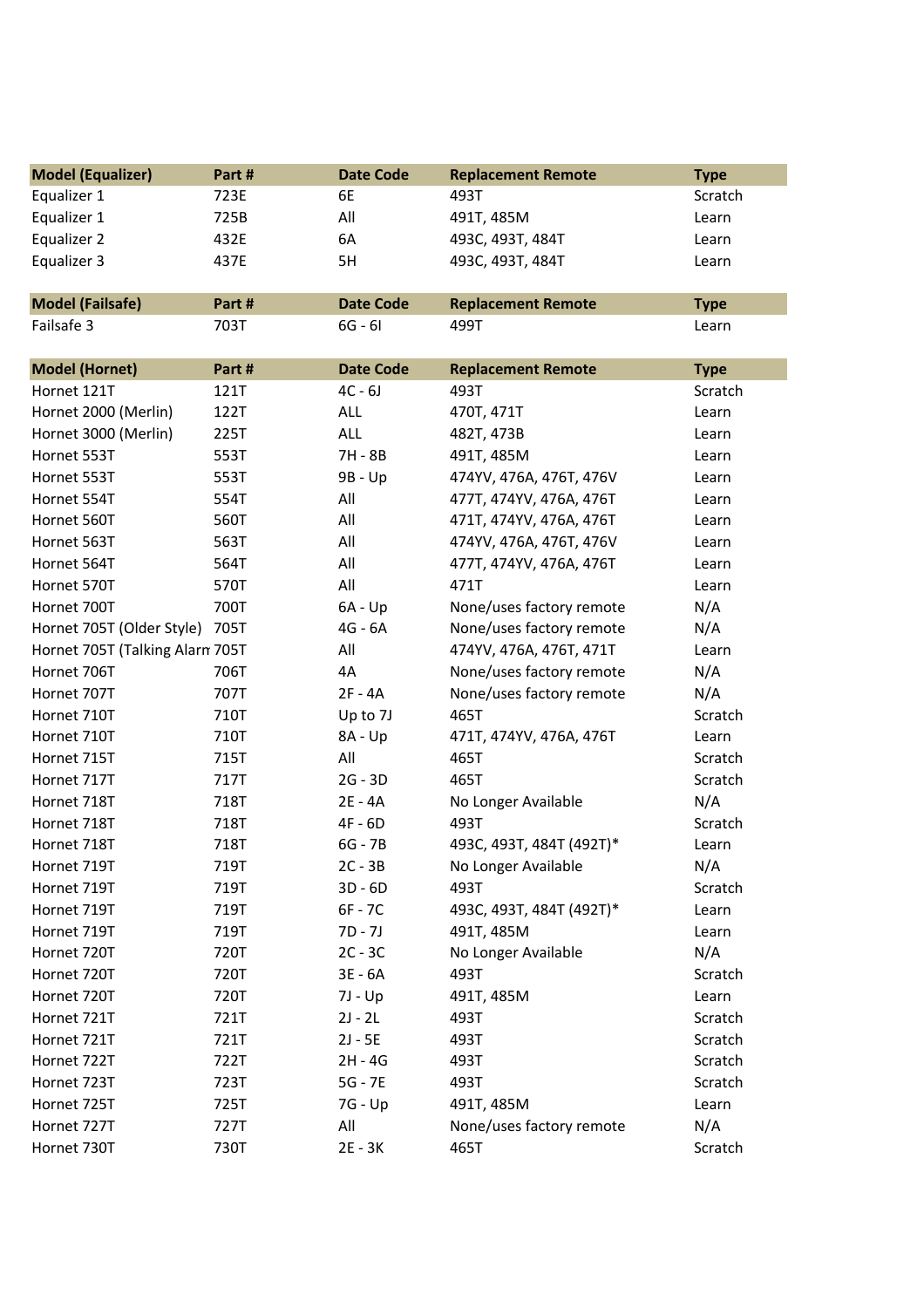| Hornet 730T               | 730T | $3K-1 - 7A$ | 493T                     | Scratch |
|---------------------------|------|-------------|--------------------------|---------|
| Hornet 730T               | 730T | 7G - Up     | 491T, 485M               | Learn   |
| Hornet 732T               | 732T | $6C - 7E$   | 493C, 493T, 484T (492T)* | Learn   |
| Hornet 732T               | 732T | 7J - Up     | 491T, 485M               | Learn   |
| Hornet 735T               | 735T | $4C - 4G$   | 493T                     | Scratch |
| Hornet 737T               | 737T | $4I - 5J$   | 493C, 493T, 484T         | Learn   |
| Hornet 740T (Older Style) | 281T | All         | 465T                     | Scratch |
| Hornet 740T               | 740T | $4K - Up$   | 473YV, 474YV             | Learn   |
| Hornet 742T               | 742T | All         | 474YV, 473YV             | Learn   |
| Hornet 745T               | 745T | All         | 477T, 474YV, 473YV       | Learn   |
| Hornet 748T               | 748T | 8L - 9A     | 491T, 485M               | Learn   |
| Hornet 755T               | 755T | $2B - 4G$   | 465T                     | Scratch |
| Hornet 851T               | 851T | All         | 471T, 473YV, 474YV       | Learn   |

| <b>Model (Pro Guard)</b> | Part # | <b>Date Code</b> | <b>Replacement Remote</b> | <b>Type</b> |
|--------------------------|--------|------------------|---------------------------|-------------|
| Pro Guard 2300           | 723G   | $6D - 6F$        | 493T                      | Scratch     |
| Pro Guard 2500           | 725G   | ALL.             | 491T, 485M                | Learn       |
| Pro Guard 4700           | 437B   | $5B - 5G$        | 493C, 493T, 484T          | Learn       |
| Pro Guard 4800           | 438B   | $5B - 5H$        | 493C, 493T, 484T          | Learn       |
| Pro Guard 7100           | 271B   | $2L - 5A$        | 493C, 493T, 484T          | Learn       |
| Pro Guard 7200           | 281B   | $2L - 4H$        | 493C, 493T, 484T          | Learn       |

| <b>Model (Python)</b> | Part# | <b>Date Code</b> | <b>Replacement Remote</b> | <b>Type</b> |
|-----------------------|-------|------------------|---------------------------|-------------|
| Python 55             | 723B  | $6J - 7E$        | 493T                      | Scratch     |
| Python 60             | 261S  | $2K - 4H$        | 493T                      | Scratch     |
| Python 60             | 430P  | $4I - 6H$        | 493T                      | Scratch     |
| Python 70             | 271S  | $2L - 5C$        | 484T, 493C, 493T          | Learn       |
| Python 80             | 281S  | $2L - 5C$        | 484T, 493C, 493T          | Learn       |
| Python 90             | 291S  | $2K - 4L$        | 484T                      | Learn       |
| Python 323            | 3203P | All              | 7251P, 7152P, 7153P       | Learn       |
| Python 333            | 3303P | All              | 7351P, 7152P, 7153P       | Learn       |
| Python 400 HF         | 410P  | 8G - Up          | 471T, 473P, 474P          | Learn       |
| Python 411            | 4111P | All              | 7111P                     | Learn       |
| Python 413            | 4103P | All              | 474P, 473P, 471T          | Learn       |
| Python 414            | 4104P | All              | 7153P, 7152P              | Learn       |
| Python 424 LE         | 4204P | All              | 7251P, 7152P              | Learn       |
| Python 440 HP         | 416P  | All              | 474P, 473P, 471T          | Learn       |
| Python 450 HF         | 552P  | 7H - 8L          | 491T, 485M                | Learn       |
| Python 450 ESP        | 552P  | 9B - Up          | 471T, 473P, 474P          | Learn       |
| Python 460 HP         | 426P  | All              | 473P, 474P, 471T          | Learn       |
| Python 460 MAX        | 3105P | All              | 477P, 7142P, 474P         | Learn       |
| Python 500            | 3101P | All              | 474P, 473P, 471T          | Learn       |
| Python 502            | 3102P | All              | 7141P, 474P, 473P, 471T   | Learn       |
| Python 513            | 5103P | All              | 474P, 473P, 471T          | Learn       |
| Python 514            | 5104P | All              | 7153P, 7152P              | Learn       |
| Python 524 LE         | 5204P | All              | 7251P, 7152P              | Learn       |
| Python 533            | 5303P | All              | 477P, 474P                | Learn       |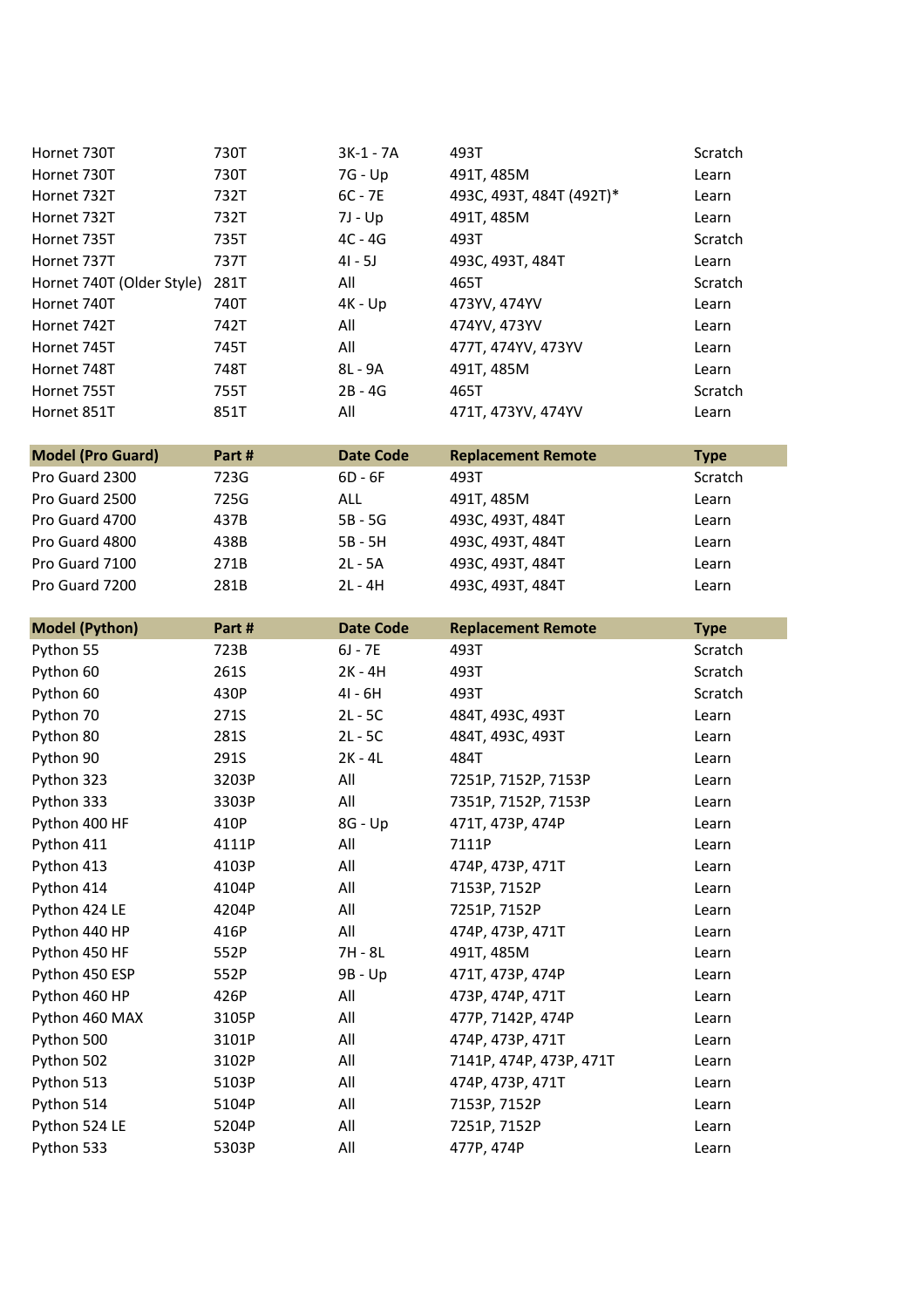| Python 571 XP           | 572P  | All          | 487P, 474P, 473P         | Learn |
|-------------------------|-------|--------------|--------------------------|-------|
| Python 574              | 5704P | All          | 7752P, 7652P             | Learn |
| Python 580              | 4202P | All          | 7251P, 7152P             | Learn |
| Python 581 XP           | 542P  | All          | 479P, 472P               | Learn |
| Python 590 HD SST       | 5902P | All          | 7941P, 7642P             | Learn |
| Python 594 HD SST       | 5904P | All          | 7941P, 7642P             | Learn |
| Python 625 HF           | 430P  | $8D - Up$    | 471T, 473P, 474P         | Learn |
| Python 650              | 432P  | 5L - 7E      | 493C, 493T, 484T (492T)* | Learn |
| Python PC 650 HF (ESP)  | 429P  | 9A - Up      | 471T, 473P, 474P         | Learn |
| Python 650 HF           | 432P  | 7F - 8B      | 491T, 485M               | Learn |
| Python 650 HF           | 432P  | $8B - Up$    | 471T, 473P, 474P         | Learn |
| Python 660 HP           | 436P  | All          | 474P, 473P, 471T         | Learn |
| Python 660 XP           | 436P  | All          | 474P, 473P, 471T         | Learn |
| Python 671 XP           | 437P  | All          | 487P, 474P, 473P         | Learn |
| Python 680 XP           | 434P  | All          | 479P, 472P               | Learn |
| Python 700              | 3201P | All          | 487P, 474P, 473P         | Learn |
| Python 702              | 3202P | All          | 487P, 7141P, 474P, 473P  | Learn |
| Python 750              | 437P  | 5B - 5K      | 493C, 493T, 484T         | Learn |
| Python 750              | 437P  | $5L - 7C$    | 493C, 493T, 484T (492T)* | Learn |
| Python 871 XP           | 567P  | All          | 487P, 474P, 473P         | Learn |
| Python 872 LE           | 5202P | All          | 7251P, 7152P             | Learn |
| Python 880 XP           | 554P  | All          | 479P, 472P               | Learn |
| Python 881 XP           | 564P  | All          | 479P, 472P               | Learn |
| Python 900              | 3301P | All          | 489P, 474P, 473P         | Learn |
| Python 902              | 3302P | All          | 489P, 7141P, 474P, 473P  | Learn |
| Python 950              | 4301P | All          | 7701P, 7642P             | Learn |
| Python 990              | 5301P | All          | 7701P, 7642P             | Learn |
| Python 991              | 5702P | All          | 7752P, 7652P             | Learn |
| Python 1000 HF          | 268S  | 4F-4H        | 491T, 485M               | Learn |
| Python 1000 HF          | 438P  | $4G - 8B(a)$ | 491T, 485M               | Learn |
| Python 1000 HF          | 438P  | 8B - Up      | 471T, 473P, 474P         | Learn |
| Python PC 1000 HF (ESP) | 439P  | 7J - Up      | 474P, 473P, 471T         | Learn |
| Python 1090             | 5501P | All          | 7541P                    | Learn |
| Python 1091 HD SST      | 5902P | All          | 7941P, 7642P             | Learn |
| Python 1200 HP          | 561P  | All          | 473P, 474P, 471T         | Learn |
| Python 1400 XP          | 562P  | All          | 474P, 473P, 471T         | Learn |
| Python 1400 XPL         | 562PL | All          | 7641P                    | Learn |
| Python 1401             | 4102P | All          | 7153P                    | Learn |
| Python 1500 HF          | 553P  | $5J - 7C$    | 491T, 485M               | Learn |
| Python 1500 HF          | 553P  | 7C - 7L      | 485M, 491T               | Learn |
| Python 1500 HF          | 553P  | 8D - 8L      | 474P, 473P, 471T         | Learn |
| Python 1500 HF (ESP)    | 553P  | 9B - Up      | 474P, 473P, 471T         | Learn |
| Python 1600 XP          | 563P  | All          | 474P, 473P, 471T         | Learn |
| Python 1601             | 5102P | All          | 7153P                    | Learn |
| Python 2000 HF          | 371P  | 6A - 6F      | 485M, 491T               | Learn |
| Python 3000 HF          | 381P  | 5H - 6H      | 485M, 491T               | Learn |
| Python 3000 HF          | 381P  | 61 - 7E      | 485M, 491T               | Learn |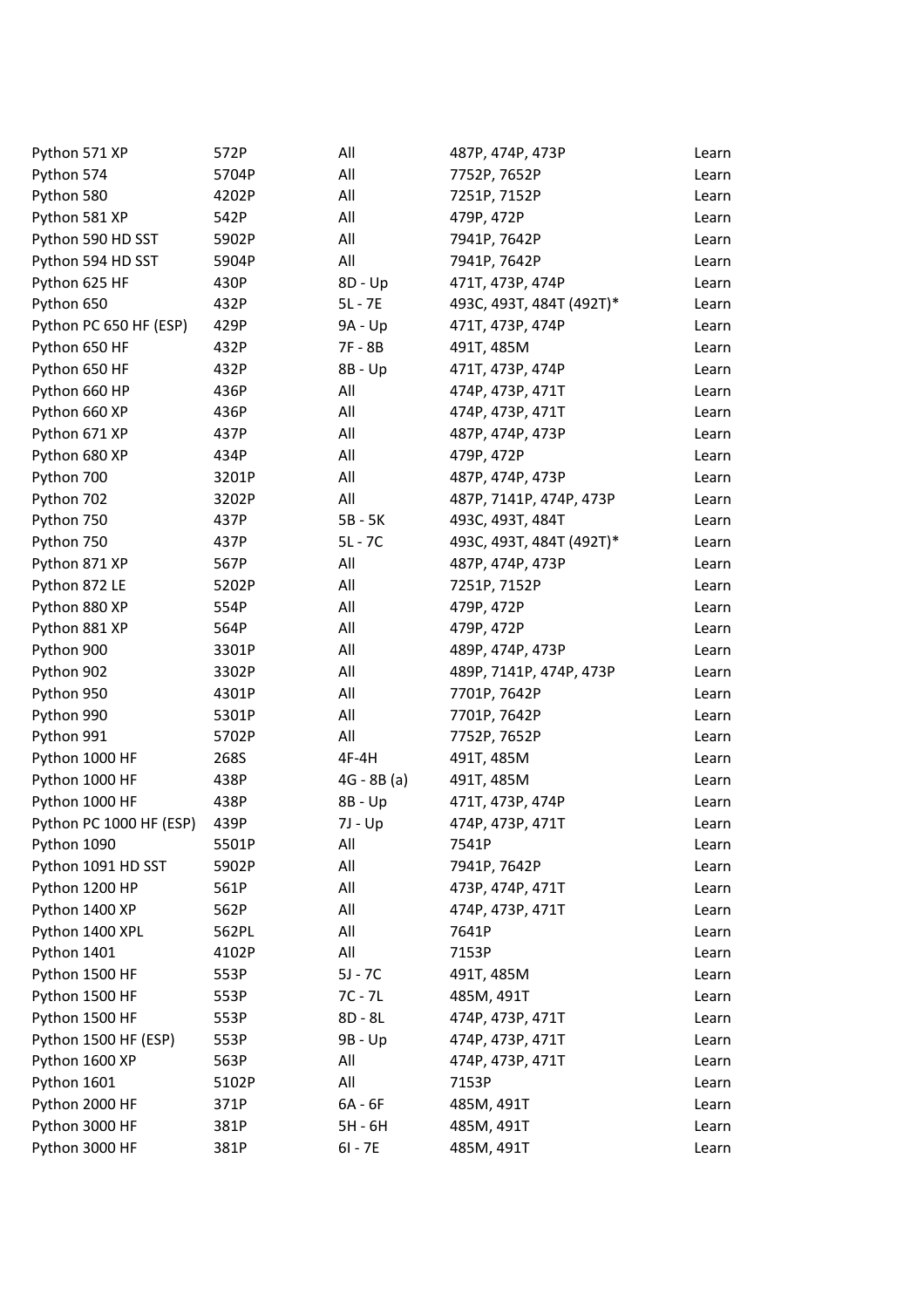| Python 3000 HF          | 381P  | 7F - 7I | 485M, 491T     | Learn |
|-------------------------|-------|---------|----------------|-------|
| Python PC 3000 HF       | 381P  | 8B - 8G | 474P.473P.471T | Learn |
| Python PC 3000 HF (ESP) | 381P  | 9A - Up | 474P.473P.471T | Learn |
| Python Responder One    | 4203P | All     | 7211P          | Learn |
| Python Responder 460    | 3305P | All     | 7341P.7142P    | Learn |

| <b>Model (Rattler)</b> | Part # | <b>Date Code</b> | <b>Replacement Remote</b> | <b>Type</b> |
|------------------------|--------|------------------|---------------------------|-------------|
| Rattler Model 100      | 411R   | All              | 471T, 473YV, 474YV        | Learn       |
| Rattler Model 110D     | 312R   | All              | 473YV, 471T               | Learn       |
| Rattler Model 200      | 421R   | All              | 471T, 473YV, 474YV        | Learn       |
| Rattler Model 210D     | 322R   | All              | 473YV, 471T               | Learn       |
| Rattler Model 250      | 425R   | All              | 471T, 473YV, 474YV        | Learn       |
| Rattler Model 259D     | 429R   | All              | 471T, 473YV, 474YV        | Learn       |
| Rattler Model 310D     | 332R   | All              | 473YV, 471T               | Learn       |
| Rattler Model 300      | 431R   | All              | 471T, 473YV, 474YV        | Learn       |
| Rattler Model 359D     | 359R   | All              | 471T, 473YV, 474YV        | Learn       |
| Rattler Model 369D     | 369R   | All              | 473YV, 471T               | Learn       |

| <b>Model (Sidewinder)</b>      | Part# | <b>Date Code</b> | <b>Replacement Remote</b> | <b>Type</b> |
|--------------------------------|-------|------------------|---------------------------|-------------|
| Sidewinder 1000                | 718B  | 3K               | No Longer Available       | N/A         |
| Sidewinder 2000                | 719B  | 3K               | 493T                      | Scratch     |
| Sidewinder 2200                | 721B  | $3K - 5F$        | 493T                      | Scratch     |
| Sidewinder 3000                | 720B  | 3K - 4H          | 493T                      | Scratch     |
| Sidewinder 3000 HF             | 410S  | $8G - Up$        | 471T, 473YV, 474YV        | Learn       |
| Sidewinder 3200                | 722B  | 3K               | 493T                      | Scratch     |
| Sidewinder 3200 HS             | 416S  | All              | 474YV, 473YV, 471T        | Learn       |
| Sidewinder 3300 HS             | 426S  | All              | 473YV, 474YV, 471T        | Learn       |
| Sidewinder 3500                | 552S  | 7H - 8L          | 491T, 485M                | Learn       |
| Sidewinder 3500 ESP            | 552S  | 9B - Up          | 471T, 473YV, 474YV        | Learn       |
| Sidewinder 4200                | 420B  | $2K - 5F$        | 493T                      | Scratch     |
| Sidewinder 4200                | 420S  | $5B - 5F$        | 493T                      | Scratch     |
| Sidewinder 4500 HF             | 430S  | $8D - Up$        | 471T, 473YV, 474YV        | Learn       |
| Sidewinder 5000                | 432S  | $5L - 7E$        | 493C, 493T, 484T (492T)*  | Learn       |
| Sidewinder 5000 HF             | 432S  | 7F - 8B          | 491T, 485M                | Learn       |
| Sidewinder 5000 HF             | 432S  | $8B - Up$        | 471T, 473YV, 474YV        | Learn       |
| Sidewinder 5000 HF (ESP) 429S  |       | 9A - Up          | 471T, 473YV, 474YV        | Learn       |
| Sidewinder 5200                | 430S  | 2H - 4E          | 493T                      | Scratch     |
| Sidewinder 5200 XS             | 436B  | All              | 474YV, 473YV, 471T        | Learn       |
| Sidewinder 6000                | 435B  | $2L - 4F$        | 493T                      | Scratch     |
| Sidewinder 6000                | 437S  | 4J - 6H          | 493C, 493T, 484T          | Learn       |
| Sidewinder 6000                | 437S  | $6I - 7E$        | 493C, 493T, 484T (492T)*  | Learn       |
| Sidewinder 6000 HF (2 Btn 437S |       | $7F - 7I$        | 491T, 485M                | Learn       |
| Sidewinder 6000 HF             | 438S  | $4J - 8B(a)$     | 491T, 485M                | Learn       |
| Sidewinder 6000 HF             | 438S  | $8D - Up$        | 471T, 473YV, 474YV        | Learn       |
| Sidewinder 6000 ESP            | 439S  | $8B - Up$        | 474YV, 473YV, 471T        | Learn       |
| Sidewinder PC 6000 HF          | 439S  | $8B - Up$        | 474YV, 473YV, 471T        | Learn       |
| Sidewinder 6100                | 440B  | $2L - 3D$        | 465T                      | Scratch     |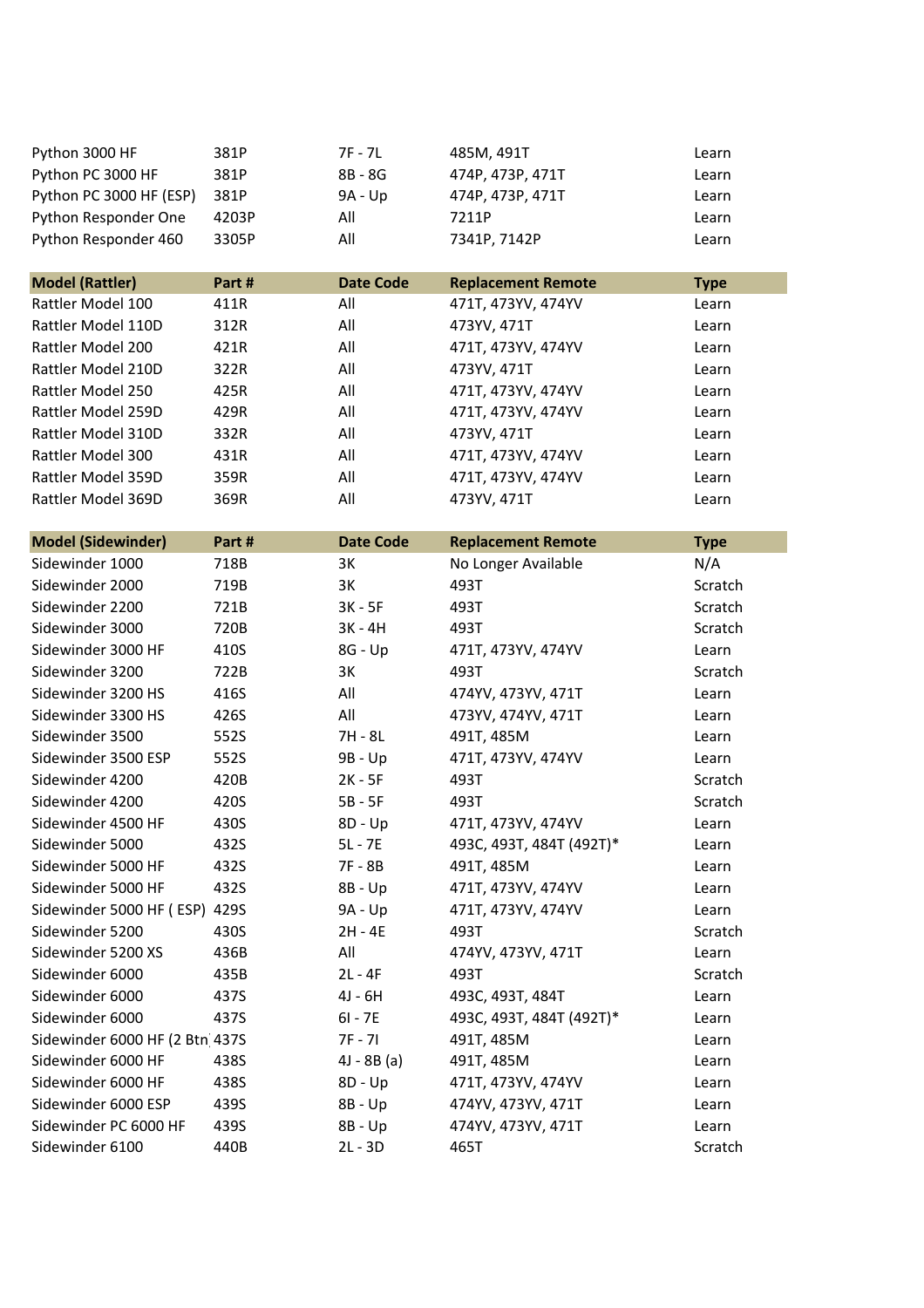| Sidewinder 6200               | 445B | $2L - 4H$ | 493T               | Scratch |
|-------------------------------|------|-----------|--------------------|---------|
| Sidewinder 6500 HF            | 553S | 5K - 6H   | 491T, 485M         | Learn   |
| Sidewinder 6500 HF            | 553S | 7A - 8B   | 485M, 491T         | Learn   |
| Sidewinder 6500 HF            | 553S | $8D - 8I$ | 474YV, 473YV, 471T | Learn   |
| Sidewinder 6500 HF (ESP) 553S |      | 9B - Up   | 474YV, 473YV, 471T | Learn   |
| Sidewinder 7000 HF            | 381S | 5H - 6H   | 485M, 491T         | Learn   |
| Sidewinder 7000 HF            | 381S | $61 - 7C$ | 485M, 491T         | Learn   |
| Sidewinder 7000 HF            | 381S | 7D - 7H   | 485M, 491T         | Learn   |
| Sidewinder PC 7000 SHF        | 381S | 9E - Up   | 474YV, 473YV, 471T | Learn   |
| Sidewinder 7100               | 271B | $2L - 5A$ | 484T, 493C, 493T   | Learn   |
| Sidewinder 7200               | 281B | All       | 484T, 493C, 493T   | Learn   |

| <b>Model (Steal Stopper)</b> | Part # | <b>Date Code</b> | <b>Replacement Remote</b> | <b>Type</b> |
|------------------------------|--------|------------------|---------------------------|-------------|
| Steal Stopper 50             | 220S   | All              | 465T                      | Scratch     |
| Steal Stopper 50/S           | 221S   | All              | 465T                      | Scratch     |
| Steal Stopper 60             | 225S   | Up to 2E         | 465T                      | Scratch     |
| Steal Stopper 60             | 261S   | $2E - 2I$        | 493T                      | Scratch     |
| Steal Stopper 60/S           | 226S   | All              | 465T                      | Scratch     |
| Steal Stopper 70             | 271S   | Up to 2E         | 465T                      | Scratch     |
| Steal Stopper 70             | 271S   | $2F - 2J$        | 484T, 493C, 493T          | Learn       |
| Steal Stopper PS 270         | 271S   | Up to 2E         | 465T                      | Scratch     |
| Steal Stopper PS 280         | 281S   | Up to 2E         | 465T                      | Scratch     |
| Steal Stopper 80             | 281S   | EZSDEI235        | 465T                      | Scratch     |
| Steal Stopper 80             | 281S   | EZSDEI280        | 484T, 493C, 493T          | Learn       |
| Steal Stopper 90             | 291S   | $2E - 2J$        | 484T, 493C, 493T          | Learn       |
| Steal Stopper 1000           | SS1000 | All              | 465T                      | Scratch     |
| Steal Stopper 2000           | SS2000 | All              | None/uses factory remote  | N/A         |
| Steal Stopper PRO 3000       | SS3000 | All              | None/uses factory remote  | N/A         |
| Steal Stopper PRO 4000       | SS4000 | All              | None/uses factory remote  | N/A         |
| Steal Stopper PRO 5000       | SS5000 | All              | 465T (optional)           | Scratch     |
| Steal Stopper 6001           | SS6001 | All              | None/uses factory remote  | N/A         |

| <b>Model (Stinger)</b> | Part # | Date Code | <b>Replacement Remote</b> | <b>Type</b> |
|------------------------|--------|-----------|---------------------------|-------------|
| Stinger W/515R         | 438K   | 8К        | 471T. 473YV. 474YV        | Learn       |
| Stinger Keyless Entry  | 711K   | 8К        | 471T. 473YV. 474YV        | Learn       |
| Stinger W/514T         | 438J   | 8Κ        | 471T. 473YV. 474YV        | Learn       |

| <b>Model (Wasp)</b>  | Part # | <b>Date Code</b> | <b>Replacement Remote</b> | <b>Type</b>    |
|----------------------|--------|------------------|---------------------------|----------------|
| Wasp                 | 718W   | $3F - 3H$        | No Longer Available       | N/A            |
| Wasp                 | 718W   | $4/95 - 5/95$    | No Longer Available       | N/A            |
| Wasp                 | 718W   | $6/95 - 10/95$   | 465T                      | <b>Scratch</b> |
| Wasp                 | 718W   | $6F - 7C$        | 493C, 493T, 484T (492T)*  | Learn          |
| Wasp                 | 718W   | 7D - Up          | 491T, 485M                | Learn          |
|                      |        |                  |                           |                |
| <b>Model (Valet)</b> | Part # | <b>Date Code</b> | <b>Replacement Remote</b> | <b>Type</b>    |
| Valet 450T           | 450T   | $6D - Up$        | None/uses factory remote  | N/A            |
| Valet 450R           | 450R   | $6D - 6I$        | 485M, 491T                | Learn          |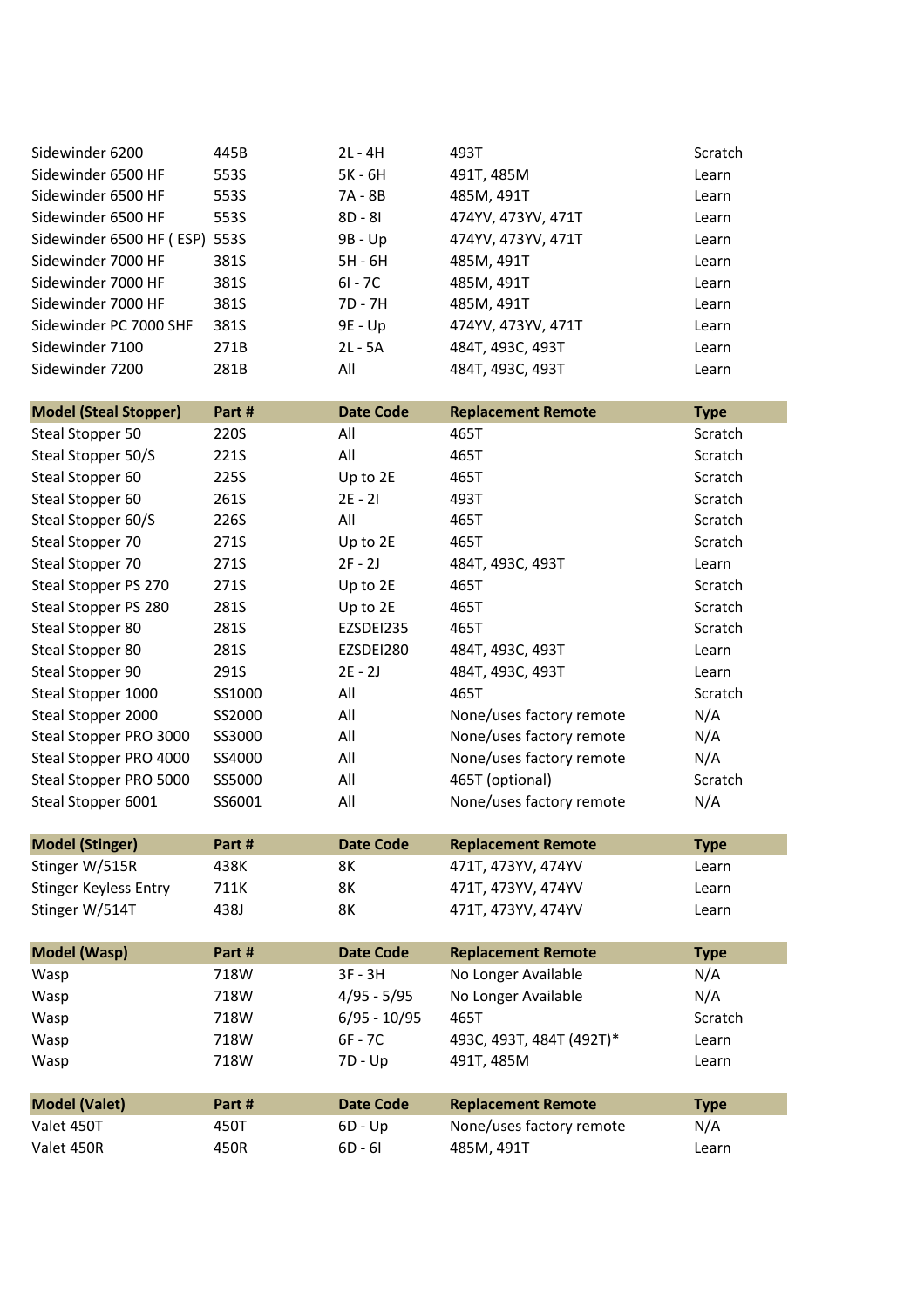| Valet 450R               | 450R | $8D - Up$ | 471T, 473YV, 474YV       | Learn   |
|--------------------------|------|-----------|--------------------------|---------|
| Valet 519T               | 519T | $2J - 5J$ | 465T, 493C, 493T, 484T   | Learn   |
| Valet 519T               | 519T | $6A - Up$ | 493C, 493T, 484T (492T)* | Learn   |
| Valet 519H               | 519H | 5A - 8H   | 491T, 485M               | Learn   |
| Valet 519H               | 519H | $8L - Up$ | 471T, 473YV, 474YV       | Learn   |
| Valet 550T               | 550T | $2G - 3B$ | None/uses factory remote | N/A     |
| Valet 551R               | 551R | 7G - 9A   | 491T, 485M               | Learn   |
| Valet 551R               | 551R | 9B - Up   | 471T, 473YV, 474YV       | Learn   |
| Valet 551T               | 551T | $2K - Up$ | None/uses factory remote | N/A     |
| Valet 552T               | 552T | $4I - 8J$ | 491T, 485M               | Learn   |
| Valet 552T               | 552T | <b>9A</b> | 491T, 485M               | Learn   |
| Valet 552T               | 552T | $9B - Up$ | 471T, 473YV, 474YV       | Learn   |
| Valet 554R               | 554R | All       | 477T, 474YV, 473YV       | Learn   |
| Valet 561R               | 561R | All       | 473YV, 474YV             | Learn   |
| Valet 561T               | 561T | All       | None/uses factory remote | N/A     |
| Valet 562T               | 562T | All       | 474YV, 473YV             | Learn   |
| Valet 563T               | 563T | All       | 474YV, 473YV             | Learn   |
| Valet 710T               | 710T | $5G - 6F$ | 493C, 493T, 484T         | Learn   |
| Valet 710T               | 710T | 6G - 7D   | 493C, 493T, 484T (492T)* | Learn   |
| Valet 710T               | 710T | 7E - Up   | 491T, 485M               | Learn   |
| Valet 711T               | 711T | $2C - 5K$ | 465T                     | Scratch |
| Valet 711T               | 711T | 7E - Up   | 491T, 485M               | Learn   |
| Valet 712T (Older Style) | 712T | $2J - 7D$ | 465T                     | Scratch |
| Valet 712T               | 712T | All       | 474YV, 473YV             | Learn   |
| Valet 716T               | 716T | All       | 474YV, 473YV             | Learn   |
| Valet 3200 HF+           | 552T | $8A - Up$ | 471T, 473YV, 474YV       | Learn   |

| <b>Model (Viper)</b> | Part# | <b>Date Code</b> | <b>Replacement Remote</b> | <b>Type</b> |
|----------------------|-------|------------------|---------------------------|-------------|
| Viper 50             | 405V  | All              | None/uses factory remote  | N/A         |
| Viper 100            | 410V  | All              | 465T                      | Scratch     |
| Viper 100 HF (ESP)   | 410V  | 8G - Up          | 471T, 473V, 474V, 476V    | Learn       |
| Viper 120 HV         | 561V  | All              | 473V, 474V, 476V, 471T    | Learn       |
| Viper 125 HF         | 551V  | All              | 471T, 473V, 474V, 476V    | Learn       |
| Viper 130 HV         | 561V  | All              | 473V, 474V, 476V, 471T    | Learn       |
| Viper 130 XV         | 561V  | All              | 473V, 474V, 476V, 471T    | Learn       |
| Viper 135 HF         | 551V  | All              | 471T, 473V, 474V, 476V    | Learn       |
| Viper 140 HF         | 551V  | All              | 471T, 473V, 474V, 476V    | Learn       |
| Viper 150            | 715V  | All              | 465T                      | Scratch     |
| Viper 150 HF         | 552V  | 7H - 8L          | 491T, 485M                | Learn       |
| Viper 150 ESP        | 552V  | $9C - Up$        | 471T, 473V, 474V, 476V    | Learn       |
| Viper 160 XV         | 562V  | All              | 474V, 473V, 476V, 471T    | Learn       |
| Viper 160 XVL        | 562VL | All              | 7641V                     | Learn       |
| Viper 200            | 420V  | Up to 2B         | 465T                      | Scratch     |
| Viper 200            | 420V  | $2C - 5J$        | 493T                      | Scratch     |
| Viper 200 (ESP)      | 122V  | $OD - Up$        | 470T, 471T, 476V          | Learn       |
| Viper 200/220 MAX    | 122V  | All              | 473V, 474V, 476V, 471T    | Learn       |
| Viper 201            | 201V  | All              | 465T                      | Scratch     |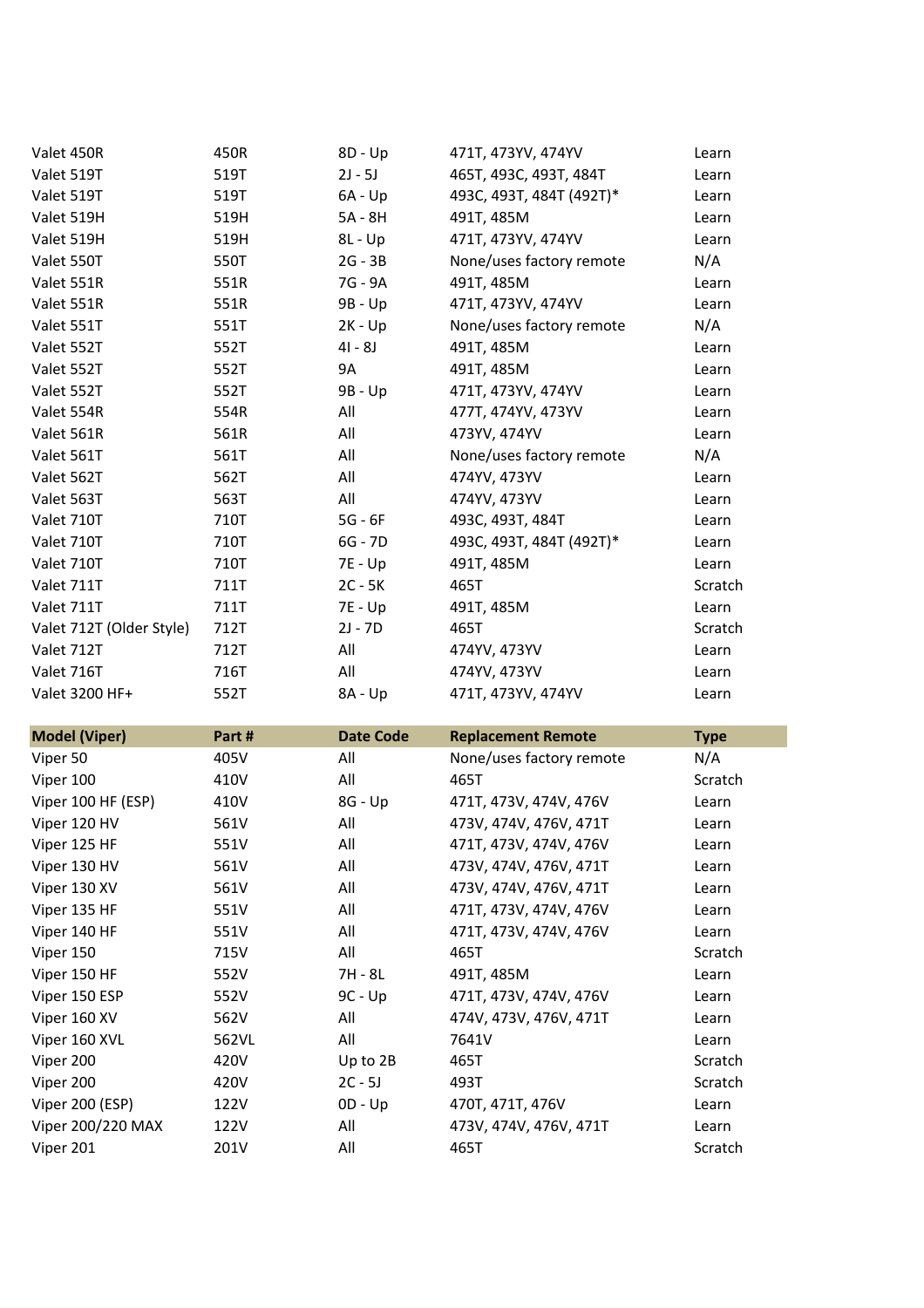| Viper 210 HV             | 416V  | All         | 474V, 473V, 476V, 471T   | Learn   |
|--------------------------|-------|-------------|--------------------------|---------|
| Viper 211 HV             | 412V  | All         | 474V, 473V, 476V, 471T   | Learn   |
| Viper 260 HF             | 426V  | All         | 471T, 473V, 474V, 476V   | Learn   |
| Viper 280 HF             | 430V  | All         | 471T, 473V, 474V, 476V   | Learn   |
| Viper 300 ESP            | 429V  | 9A - Up     | 471T, 473V, 474V, 476V   | Learn   |
| Viper C 30               | 430C  | $2D - 2J$   | 465T                     | Scratch |
| Viper C 30               | 430C  | $2K - 5B$   | 493T                     | Scratch |
| Viper 300                | 430V  | Up to 2B    | 465T                     | Scratch |
| Viper 300                | 430V  | $2C - 7E$   | 493T                     | Scratch |
| Viper 300 HF             | 430V  | 7G - 8B (a) | 491T, 485M               | Learn   |
| Viper 300 HF             | 430V  | 8B - 9A     | 471T, 473V, 474V, 476V   | Learn   |
| Viper 300+               | 432V  | $5L - 7E$   | 493C, 493T, 484T (492T)* | Learn   |
| Viper 300+               | 432V  | 7F - 8B (a) | 491T, 485M               | Learn   |
| Viper 300+ HF            | 432V  | 8B - 9B     | 471T, 473V, 474V, 476V   | Learn   |
| Viper PC 300 HF (ESP)    | 429V  | All         | 471T, 473V, 474V, 476V   | Learn   |
| Viper 320 HV             | 431V  | All         | 473V, 474V, 476V, 471T   | Learn   |
| Viper 330V               | 427V  | All         | None/uses factory remote | N/A     |
| Viper 350 Classic        | 330V  | Up to 2A    | 465T                     | Scratch |
| Viper 350 Classic        | 330V  | 2B - 4E     | 493T                     | Scratch |
| Viper 350 HV             | 426V  | All         | 473V, 474V, 476V, 471T   | Learn   |
| Viper 350 Plus           | 3105V | All         | 7142V, 474V              | Learn   |
| Viper 3901V              | 3901V | All         | None/uses factory remote | N/A     |
| Viper 3902V              | 3902V | All         | None/uses factory remote | N/A     |
| Viper 3903V              | 3903V | All         | None/uses factory remote | N/A     |
| Viper 400                | 440V  | Up to 2C    | 465T                     | Scratch |
| Viper 400                | 440V  | $2D - 4L$   | 493T                     | Scratch |
| Viper 420 ESP            | 429V  | All         | 471T, 473V, 474V, 476V   | Learn   |
| Viper 426 FS             | 426V  | All         | 471T, 473V, 474V, 476V   | Learn   |
| Viper 450 Classic        | 340V  | Up to 2G    | 465T                     | Scratch |
| Viper 450 Classic        | 340V  | 2H - 4B     | 493T                     | Scratch |
| Viper 460 XV             | 460V  | All         | 474V, 473V, 476V, 471T   | Learn   |
| Viper 480 XV             | 480V  | All         | 489V, 474V, 473V, 476V   | Learn   |
| Viper 500                | 435V  | Up to 2D    | 465T                     | Scratch |
| Viper 500                | 435V  | 2E - 4C     | 493T                     | Scratch |
| Viper C 50               | 437C  | $4C - 5K$   | 493C, 493T, 484T         | Learn   |
| Viper C 50               | 437C  | $5L - 6C$   | 493C, 493T, 484T (492T)* | Learn   |
| Viper 500+               | 437V  | $3I - 5K$   | 493C, 493T, 484T         | Learn   |
| Viper 500+               | 437V  | 5L - 7E     | 493C, 493T, 484T (492T)* | Learn   |
| Viper 500 HF (Code Plus) | 438V  | 4D - 7L     | 491T, 485M               | Learn   |
| Viper 500 HF             | 438V  | $8B - Up$   | 471T, 473V, 474V, 476V   | Learn   |
| Viper PC 500 HF (ESP)    | 439V  | 7J - Up     | 474V, 473V, 476V, 471T   | Learn   |
| Viper 500 ESP            | 439V  | 9A - Up     | 474V, 473V, 476V, 471T   | Learn   |
| Viper 500 NX             | 436V  | 5G          | 493C, 493T, 484T (492T)* | Learn   |
| Viper 550 Classic        | 335V  | Up to 2C    | 465T                     | Scratch |
| Viper 550 Classic        | 335V  | Up to 2C    | 465T                     | Scratch |
| Viper 540 ESP            | 553V  | All         | 474V, 473V, 476V, 471T   | Learn   |
| Viper 550 HF             | 553V  | $51 - 6J$   | 491T, 485M               | Learn   |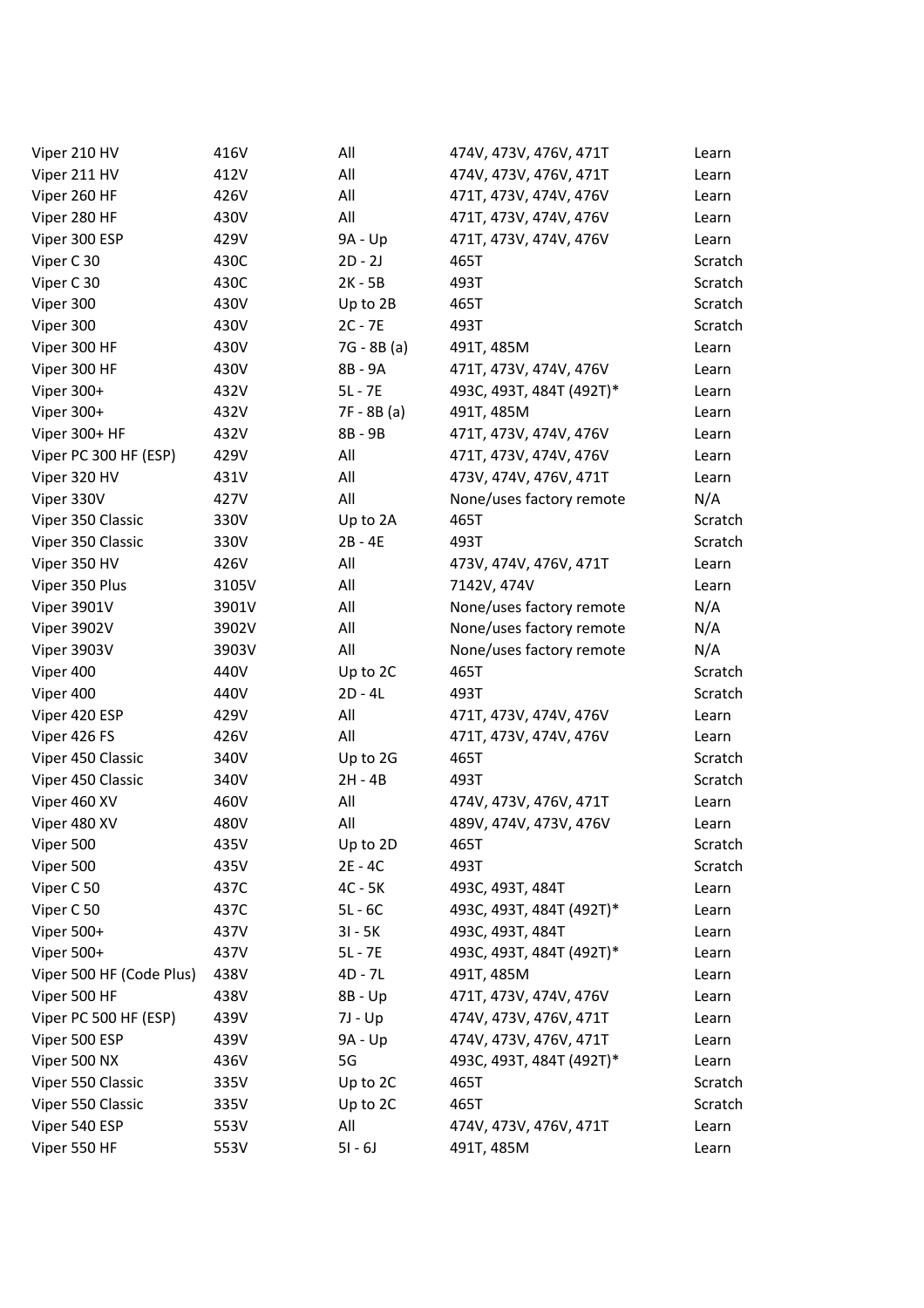| Viper 550 HF             | 553V  | 7D - 8B     | 485M, 491T              | Learn   |
|--------------------------|-------|-------------|-------------------------|---------|
| Viper 550 HF             | 553V  | 8D - 9A     | 474V, 473V, 476V, 471T  | Learn   |
| Viper 550 ESP            | 553V  | 9B - Up     | 474V, 473V, 476V, 471T  | Learn   |
| Viper 560 XV             | 563V  | All         | 474V, 473V, 476V, 471T  | Learn   |
| Viper 571 XV             | 572V  | All         | 487V, 474V, 473V, 476V  | Learn   |
| Viper 591 XV             | 542V  | All         | 479V, 472V              | Learn   |
| Viper C 60               | 445C  | $2D - 4L$   | 493T                    | Scratch |
| Viper 600                | 445V  | Up to 2B    | 465T                    | Scratch |
| Viper 600                | 445V  | $2C - 5E$   | 493T                    | Scratch |
| Viper 600 Classic        | 345V  | Up to 2A    | 465T                    | Scratch |
| Viper 600 Classic        | 345V  | $2C - 4B$   | 493T                    | Scratch |
| Viper 600 HF (Code Plus) | 448V  | $4L - 6L$   | 491T, 485M              | Learn   |
| Viper 600 HF (Code Plus) | 448V  | 7A - 8B (a) | 485M, 491T              | Learn   |
| Viper 600 HF             | 448V  | 8B - 8L     | 474V, 473V, 476V, 471T  | Learn   |
| Viper PC 600HF (ESP)     | 449V  | 9A - Up     | 474V, 473V, 476V, 471T  | Learn   |
| Viper 600 ESP            | 449V  | 9A - Up     | 474V, 473V, 476V, 471T  | Learn   |
| Viper 650 XV             | 436V  | All         | 474V, 473V, 476V, 471T  | Learn   |
| Viper 671 XV             | 437V  | All         | 487V, 474V, 473V, 476V  | Learn   |
| Viper 690 XV             | 434V  | All         | 479V, 472V              | Learn   |
| Viper C 70 HF            | 448C  | 5E - 6D     | 491T, 485M              | Learn   |
| Viper Ultra 700          | 370V  | Up to 2H    | 493C, 493T, 484T        | Learn   |
| Viper Ultra 700          | 370V  | 21 to 5C    | 484T, 493C, 493T        | Learn   |
| Viper 700 HF             | 371V  | $6A - 6F$   | 485M, 491T              | Learn   |
| Viper 700 ESP            | 379V  | All         | 474V, 473V, 476V, 471T  | Learn   |
| Viper 771 XV             | 567V  | All         | 487V, 474V, 473V, 476V  | Learn   |
| Viper 790 XV             | 554V  | All         | 479V, 472V              | Learn   |
| Viper 791 XV             | 564V  | All         | 479V, 472V              | Learn   |
| Viper Ultra 800          | 380V  | Up to 2D    | 493C, 493T, 484T        | Learn   |
| Viper Ultra 800          | 380V  | 2D to 5A    | 484T, 493C, 493T        | Learn   |
| Viper 800 HF             | 381V  | 5H - 7L     | 485M, 491T              | Learn   |
| Viper PC 800 SHF         | 381V  | 8B - 8F     | 474V, 473V, 476V, 471T  | Learn   |
| Viper 800 SHF (ESP)      | 381V  | 8G - Up     | 474V, 473V, 476V, 471T  | Learn   |
| Viper 800 ESP            | 381V  | 8G - Up     | 474V, 473V, 476V, 471T  | Learn   |
| Viper 850 XV             | 446V  | All         | 474V, 473V, 476V, 471T  | Learn   |
| Viper Ultra 900          | 390V  | Up to 4L    | 484T, 493C, 493T        | Learn   |
| Viper 1000               | 3101V | All         | 474V, 473V, 476V, 471T  | Learn   |
| <b>Viper 1002</b>        | 3102V | All         | 7141V, 474V, 473V, 476V | Learn   |
| Viper 3000               | 3201V | All         | 487V, 474V, 473V, 476V  | Learn   |
| Viper 3002               | 3202V | All         | 487V, 7141V, 474V, 473V | Learn   |
| Viper 3203 LE            | 3203V | All         | 7251V, 7152V, 7153V     | Learn   |
| Viper 3303 LC3           | 3303V | All         | 7351V, 7152V, 7153V     | Learn   |
| Viper 4103 XV            | 4103V | All         | 7142V, 474V             | Learn   |
| Viper 4104               | 4104V | All         | 7153V                   | Learn   |
| Viper 4204 LE            | 4204V | All         | 7251V, 7152V            | Learn   |
| Viper 4704 LC3 SST       | 4704V | All         | 7752V, 7652V, 7941V     | Learn   |
| Viper 5000               | 3301V | All         | 489V, 474V, 473V, 476V  | Learn   |
| Viper 5002               | 3302V | All         | 489V, 7141V, 474V, 473V | Learn   |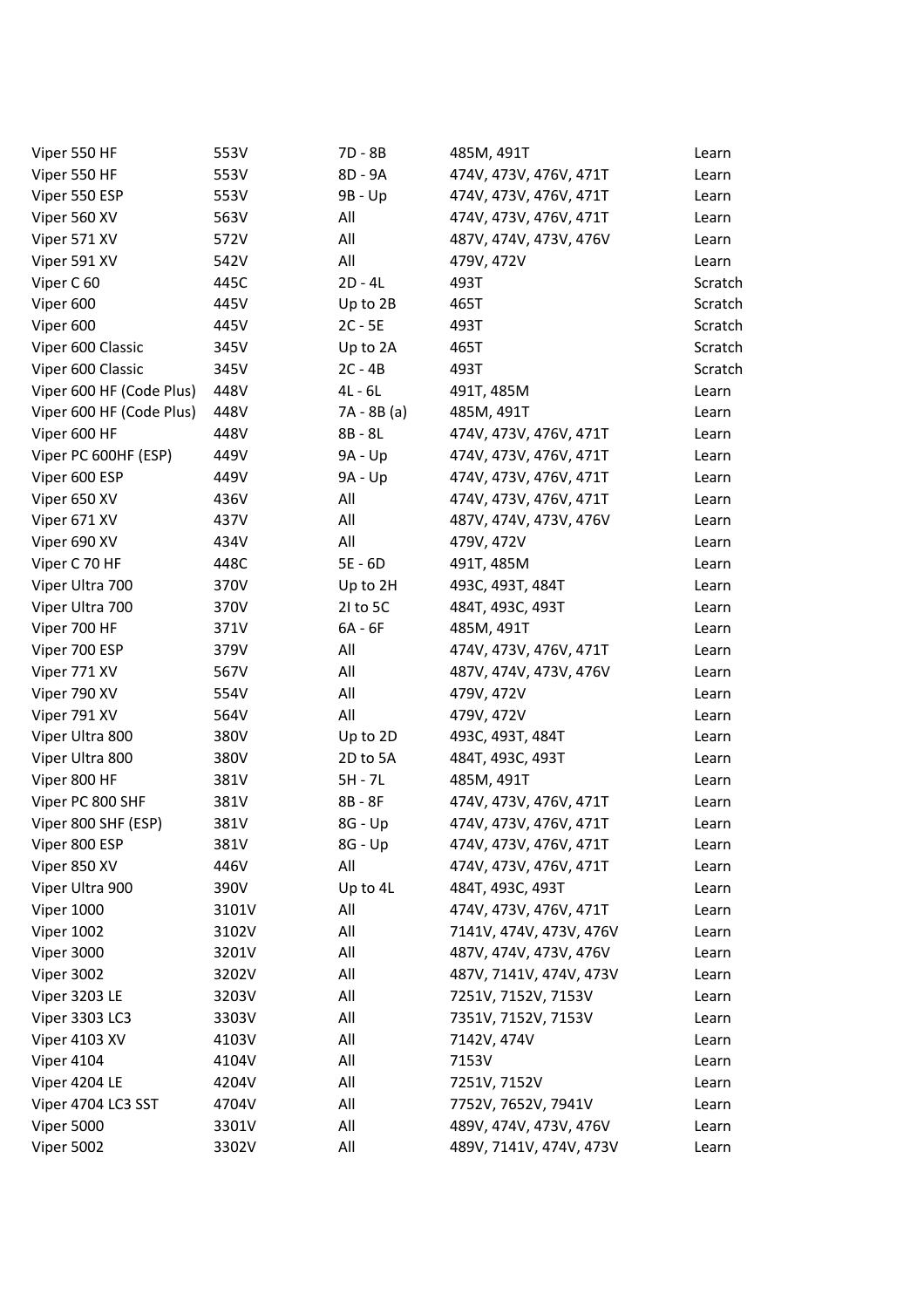| <b>Viper 5101</b>         | 4102V  | All | 7153V               | Learn |
|---------------------------|--------|-----|---------------------|-------|
| Viper 5104                | 5104V  | All | 7153V               | Learn |
| Viper 5204 LE             | 5204V  | All | 7251V, 7152V        | Learn |
| Viper 5301 LE             | 4202V  | All | 7251V, 7152V        | Learn |
| Viper 5500 SST            | 4301V  | All | 7701V, 7642V        | Learn |
| Viper 5501 LC3 SST        | 4702V  | All | 7752V, 7652V, 7941V | Learn |
| <b>Viper 5601</b>         | 5102V  | All | 7153V               | Learn |
| Viper 5701 LE             | 5202V  | All | 7251V, 7152V        | Learn |
| Viper 5701 PINK LE (Pink) | 5202VS | All | 7251V, 7152V        | Learn |
| Viper 5704 LC3 SST        | 5704V  | All | 7752V, 7652V, 7941V | Learn |
| Viper 5900 SST            | 5301V  | All | 7701V, 7642V        | Learn |
| Viper 5901 LC3 SST        | 5702V  | All | 7752V, 7652V, 7941V | Learn |
| Viper 5902 HD SST         | 5902V  | All | 7941V, 7652V, 7752V | Learn |
| Viper 5904 HD SST         | 5904V  | All | 7941V, 7652V, 7752V | Learn |
| <b>Viper 7900</b>         | 5501V  | All | 7541V               | Learn |
| Viper 7901 HD SST         | 5901V  | All | 7941V, 7652V, 7752V | Learn |
| Viper Responder One       | 4203V  | All | 7211V               | Learn |
| Viper Responder 350       | 3305V  | All | 7341V, 7142V        | Learn |
|                           |        |     |                     |       |

## **Or Try This FCC ID# Chart**

| <b>Circuit Board #</b> | FCC ID#    | <b>Buttons</b> | <b>Original Remote</b> | <b>Replacement Remote</b> |
|------------------------|------------|----------------|------------------------|---------------------------|
| 777B and 777B-2        | H5LAL777A  |                | 1 465T                 | 465T                      |
| 777A through 777A-5    | H5LAL777A  |                | 2 465T                 | 465T                      |
| DT4B                   | H5LAL777A  |                | 2 465D                 | 491T                      |
| 777GE and 777GF        | H5LAL777A  |                | 1 467T                 | (No longer available)     |
| DT7H(A)                | EZSDEI471  |                | 2 471T                 | 471T                      |
| <b>DTCA</b>            | EZSDEI472  |                | 4 472V/P/C             | 472V / 472P / 472C        |
| DT7L-1                 | EZSDEI475  |                | 4 475Q/T               | 476VPS / 476A / 476T      |
| DT6D-1, DT7L, DT7LA    | EZSDEI475  |                | 4 475T                 | 476VPS / 476A / 476T      |
| DT8C and DT8E          | EZSDEI476  |                | 4 476T                 | 476VPS / 476A / 476T      |
| 4 Button GM style      | EZSSOEMTX  |                | 4 476GM                | 476VPS / 476A / 476T      |
| 2 Way                  | EZSDEI478  | 4 LCD          | 478V/P/C               | 478                       |
| DB18-1, DC11-1         | EZSDEI479  | 4 LCD          | 479V/P/C               | 479V / 479P / 479C        |
| 726D                   | EZSDEI480  | 2 mini         | 480T                   | (No longer available)     |
| DT3A and DT3A-1        | EZSDEI483  | 2 mini         | 482T                   | 493C                      |
| DT3D, DT5A, 726E       | EZSDEI483  | 2 mini         | 483T                   | 493T                      |
| 726E-A, 726E-3A        | EZSDEI483  | 2 mini         | 483T                   | 493T                      |
| DT3B through DT3B-3    | EZSDEI484  |                | 4 484T                 | 484T                      |
| DT6D and DT6D-1        | EZSDEI485  |                | 4 485K                 | 485M                      |
| DT6B, DT6C, DT4DA      | EZSDEI485  |                | 4 485M                 | 485M                      |
| DT4D through DT4D-2    | EZSDEI485  |                | 4 485T                 | 485M                      |
| 2 Way ASK              | EZSDEI487  | 4 LED          | 487V/P/C               | 487V / 487P / 487C        |
| 2 Way ASK              | EZSDEI489  | 4 LCD          | 489V/P/C               | 489V / 489P / 489C        |
| 2 Way SST              | EZSDEI7701 | 4 LCD          | 7701V/P/C              | 7701V / 7701P / 7701C     |
| 777F and 777G-1        | H5LAL777A  |                | 1 487T                 | (No longer available)     |